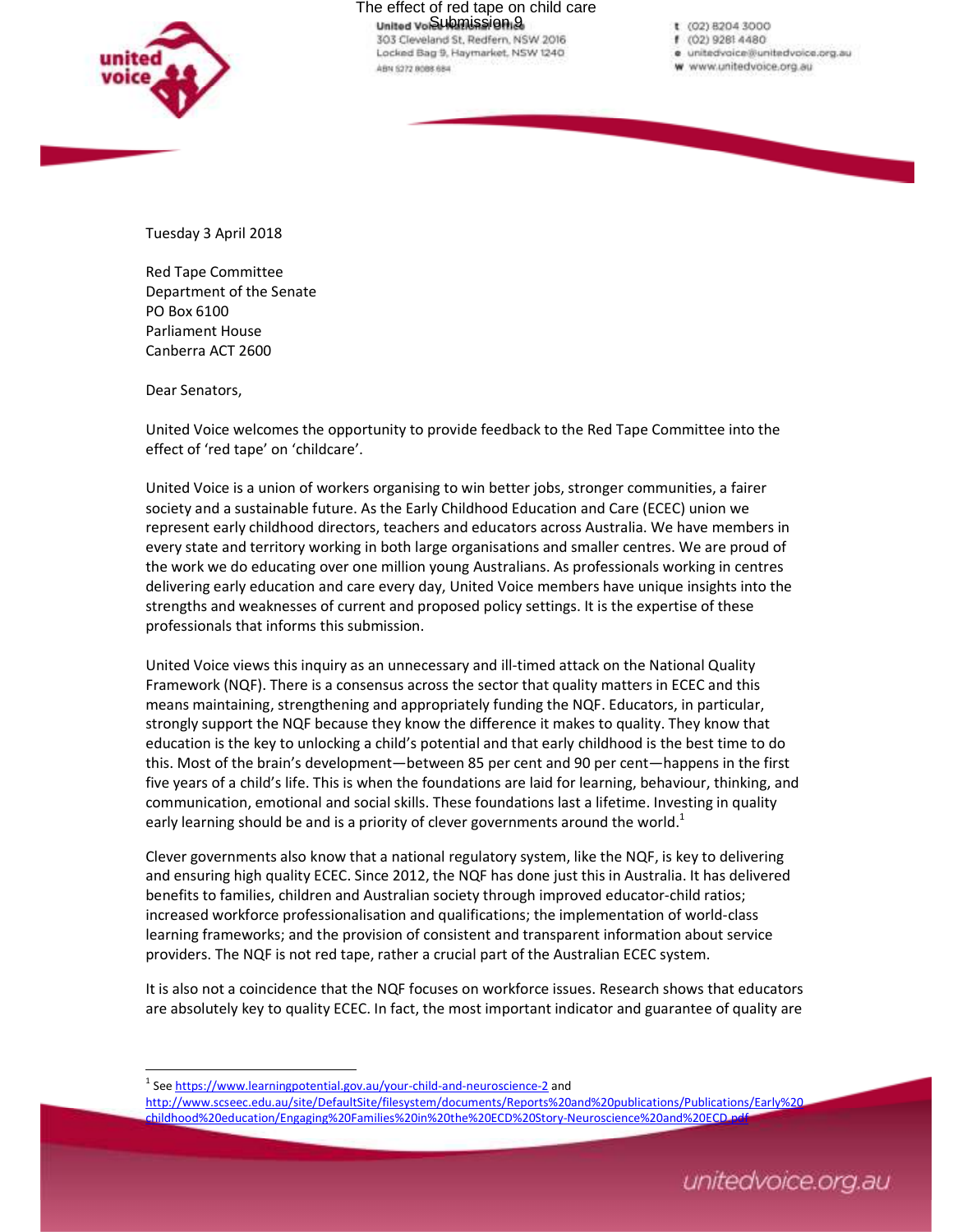## The effect of red tape on child care Submission 9

engaged and stimulating interactions between educators and children.<sup>2</sup> The NQF has moved Australia towards a world-class system in this respect. It has improved ratios to ensure more one-onone time between educators and children allow these meaningful and stimulating interactions happen on a daily basis across Australia. The NQF has also improved staff qualifications, following clear agreement in international research and policy circles that skilled and qualified educators are the principal factor leading to quality ECEC.<sup>3</sup> Similarly, the NQF has ensured that educators can tailor quality early learning programs for every Australian child through the Early Years Learning Framework (EYQF). The most recent OECD report, *Starting Strong 2017*, identified that like parents, *educators and pedagogies* are the most influential factors on child well-being, development, and learning.<sup>4</sup> There is no debate: valuing children means valuing educators and this means valuing the NQF. Both are integral to high quality ECEC.

Modern, high quality ECEC is a complex field that requires educators to have significant professional skill and knowledge to assist children to develop emotionally, cognitively and socially. We require those educating our youngest members of society to possess an understanding of early childhood developmental stages, language acquisition, individualised play-based pedagogy, behaviour management, and the knowledge of how to work with families to support every child's learning and development. These skills are preconditions to working in our system, and rightly so. This is about ensuring a world-class ECEC system for every Australian child, and attempts to convey the NQF or the professionalisation of early childhood educators as red tape should be strongly opposed.

In addition to the clear links between quality ECEC and the NQF, United Voice supports the NQF as one single and nationally consistent system of regulation for ECEC. It unites nine different ECEC regulatory frameworks and appropriate systems are already in place to monitor its effectiveness through the Australian Children's Education and Care Quality Authority's (ACECQA) longitudinal survey. The sector wide support of the NQF, in particular providers, is clear through this survey. As ACECQA states in the annual performance report 'Overall support for the NQF amongst providers of education and care services has been consistently above 95% and remained very strong in 2017'.

United Voice would also like to note that this inquiry is ill-timed due to the widespread and complex changes coming to the sector on 2 July 2018. The implementation of the new Child Care Subsidy in July increases the administrative burden on families, educators and providers. Many of these changes were not foreshadowed in the Regulatory Impact Statement (RIS) process. United Voice is particularly concerned about the impact the activity test will have on vulnerable and disadvantaged children who stand to benefit the most from high quality ECEC. United Voice is also on record several times stating our concerns around the unknown workforce, and thus quality, implications of the Government's changes. For example, there are connections between moves to hourly billing practices, workforce casualisation, quality standards and additional requirements for attendance data for each child entering and leaving a service. United Voice joins the sector in recommending the Government monitor and review the impact of these changes and any other regulatory issues post July 2018. United Voice also strongly recommends that any review should be conducted in the pursuit of a world class early education system for every Australian child, not an attack on the NQF dressed up as an inquiry into 'red tape'.

l,

<sup>2</sup> Fox, Stacey & Kate Torii (2017), *Quality is Key in Early childhood Education in Australia, accessible at*  http://www.mitchellinstitute.org.au/papers/quality-key-early-childhood-education-australia/

<sup>3</sup> Goodfellow, J. (2007) 'Childcare provision: Whose responsibility? Who pays?' *Kids Count: Better early childhood education and care in Australia*, p. 248 and Productivity Commission (2014) Childcare and Early Childhood Learning and Inquiry Report, Volume 2, p.310.

<sup>4</sup> OECD (2017) *Starting Strong 2017 – Key OECD Indicators on Early Childhood Education and Care*. Paris: OECD Publishing, pg. 101.<br><sup>5</sup> https:/

https://www.acecqa.gov.au/sites/default/files/2018-02/NationalPartnershipAnnualPerformance.pdf, pg 71.